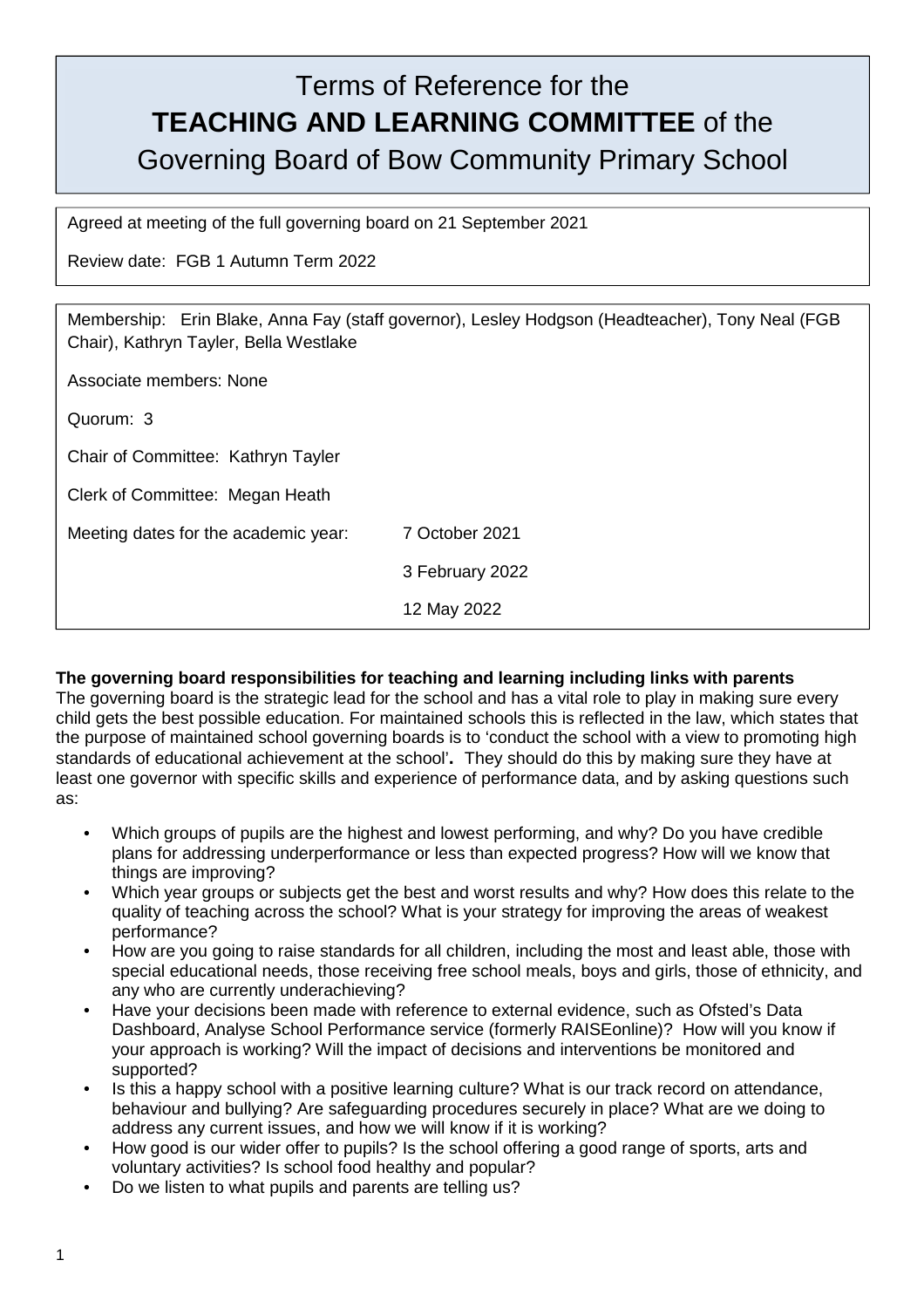It is essential that every governing board has at least one governor with the skills to understand and interpret the full detail of the performance data available. These governors should make sure that the wider governing board has an accurate understanding of the school's performance. They should identify from the data the issues that most need to be discussed. Other governors should learn from them and undertake any available training opportunities to improve their confidence and skills in looking at data.

# **Best Value**

The board will ensure the principles of Best Value are followed when making decisions. The principles of best value are:

- Challenge why, how and by whom an activity is carried out;
- Compare performance against other schools and between parts of each school;
- Consult involving stakeholders, especially pupils and parents;
- Compete as a means of securing efficient and effective services.

# **Withdrawal**

Any governor employed to work at the school, other than the headteacher, **must** withdraw from the meeting for discussions and decisions concerning the pay or performance of anyone employed at the school. The Headteacher must withdraw if his or her pay or performance is being discussed. Any governor must withdraw where there may be a conflict of interests with items declared on the 'Register of Business Interests' form. The clerk must withdraw for discussions relating to their own pay or performance.

# **Matters of Urgency**

These may be dealt with by the chair of governor, chair of the committee and headteacher and reported to the next meeting of the committee or full governing board.

# **Delegation**

Governing boards may use their powers to delegate functions and decisions to committees or individual governor. It is the overall board, however, that in all cases remains accountable in law and to Ofsted for the exercise of its functions.

### **Levels of Delegation - Decision or Recommendation**

D = **decision** to be taken by the committee and reported to the full governing board in the minutes.

R = the committee to make a **recommendation** to the full governing board, who will make the decision.

**Governors serving on the Teaching and Learning Committee will undertake appropriate training in order to fully understand their role including, where possible and appropriate, joining relevant staff training to keep updated.**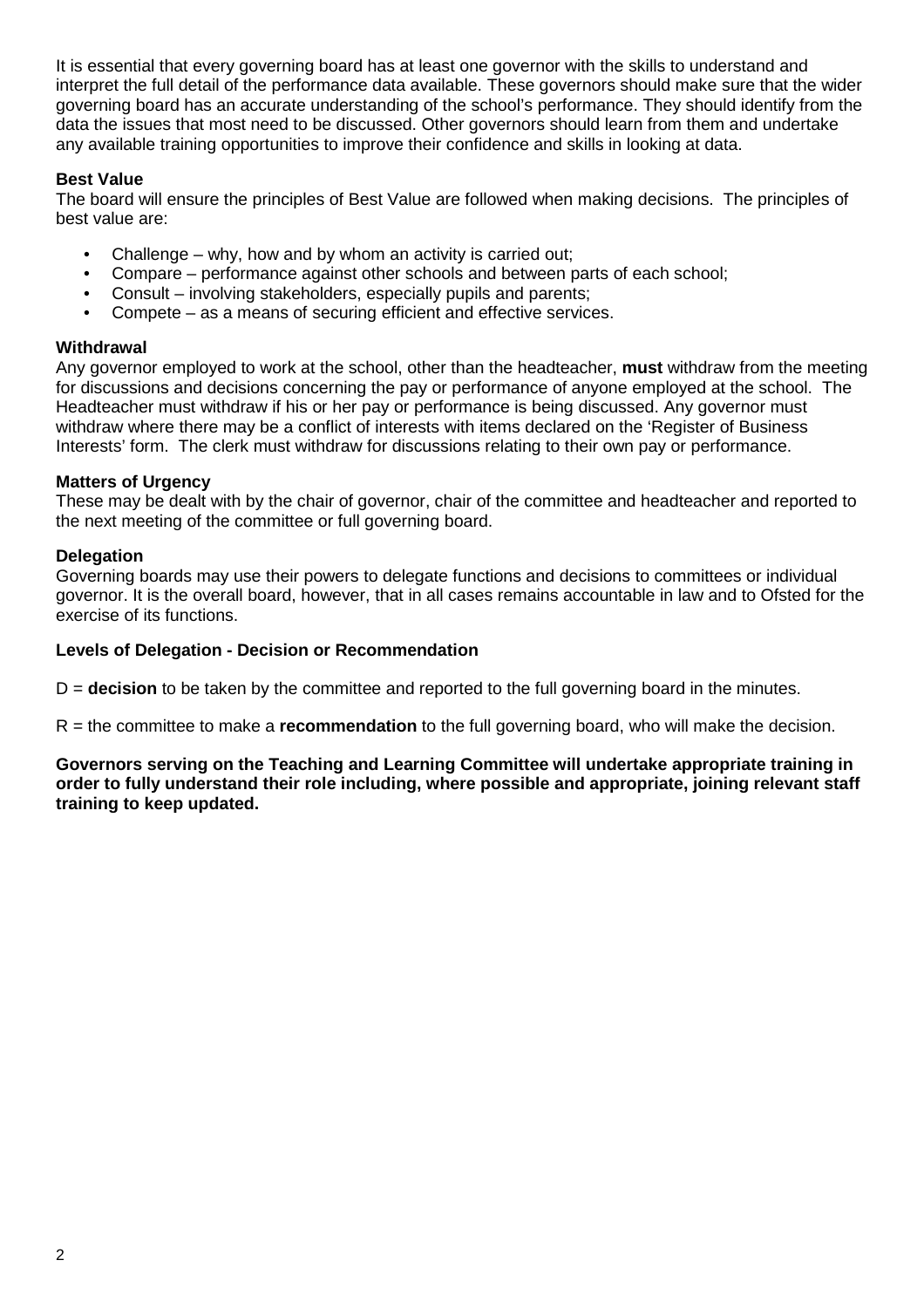# Terms of Reference for the Teaching and Learning Committee governors around **SCHOOL IMPROVEMENT** at Bow Community Primary School

Agreed at the meeting of the full governing board on:21 September 2021

### Review date: September 2022

Name of the School Improvement Governors: Erin Blake, Anna Fay, Kathryn Tayler

# **Documents delegated to the Teaching and Learning Committee:**

- Results the most recent Key Stage 2 results to be published on school website (Statutory)
- Ofsted Report, or a link to it, published on school website (Statutory)
- Performance tables, link to the DfE website available on school website (Statutory)

# **Duties which are delegated to the Teaching and Learning Committee:**

It is the overall Governing Board, however, that in all cases remains accountable in law and to Ofsted for the exercise of its functions.

# **D** Delegated to T&L Committee **R** Make Recommendations to Full Governing Board

| The School Improvement governors will undertake appropriate governor training in order to fully<br>understand their role.                                                                                                                                                                                                                                                  | D  |
|----------------------------------------------------------------------------------------------------------------------------------------------------------------------------------------------------------------------------------------------------------------------------------------------------------------------------------------------------------------------------|----|
| To contribute to strategic planning within the school and to recommend the School Development Plan<br>to the full governing board, to include identified governor monitoring and evaluation criteria. Ensure that<br>in formulating the plan Ofsted judgements, the vision for the school, current statutory responsibilities<br>and school action plans are incorporated. | R  |
| To review, monitor and evaluate the success and impact of the School Development Plan in<br>conjunction with the head and/or subject leaders, in accordance with the agreed formal monitoring<br>arrangements. To discuss areas for additional support/intervention and recommend allocation of<br>resources, report to full governing board.                              | R. |
| To review and interrogate the external data available for the school and report/explain key messages,<br>including benchmarking information, to the governing board. Ensure that governors involved with data<br>analysis have current valid training to support their role. Ensure there a link to the DfE school<br>performance table website on the school website.     | D  |
| To ensure the continued knowledge and understanding of governors in respect of the Ofsted inspection<br>framework including any changes since the school was last inspected and statutory responsibilities.                                                                                                                                                                | D  |
| To ensure that the schools' most recent Ofsted report, or a link to it, is available on the school website.<br>Ensure that the board is aware of the key findings of the most recent report and monitor actions being<br>taken and progress relating to areas for improvement.                                                                                             | D  |
| To analyse Key Stage 2 data and results, including benchmarking, and report to the full governing<br>board. Ensure that the most recent results are published on the school website in line with statutory<br>requirements.                                                                                                                                                | R  |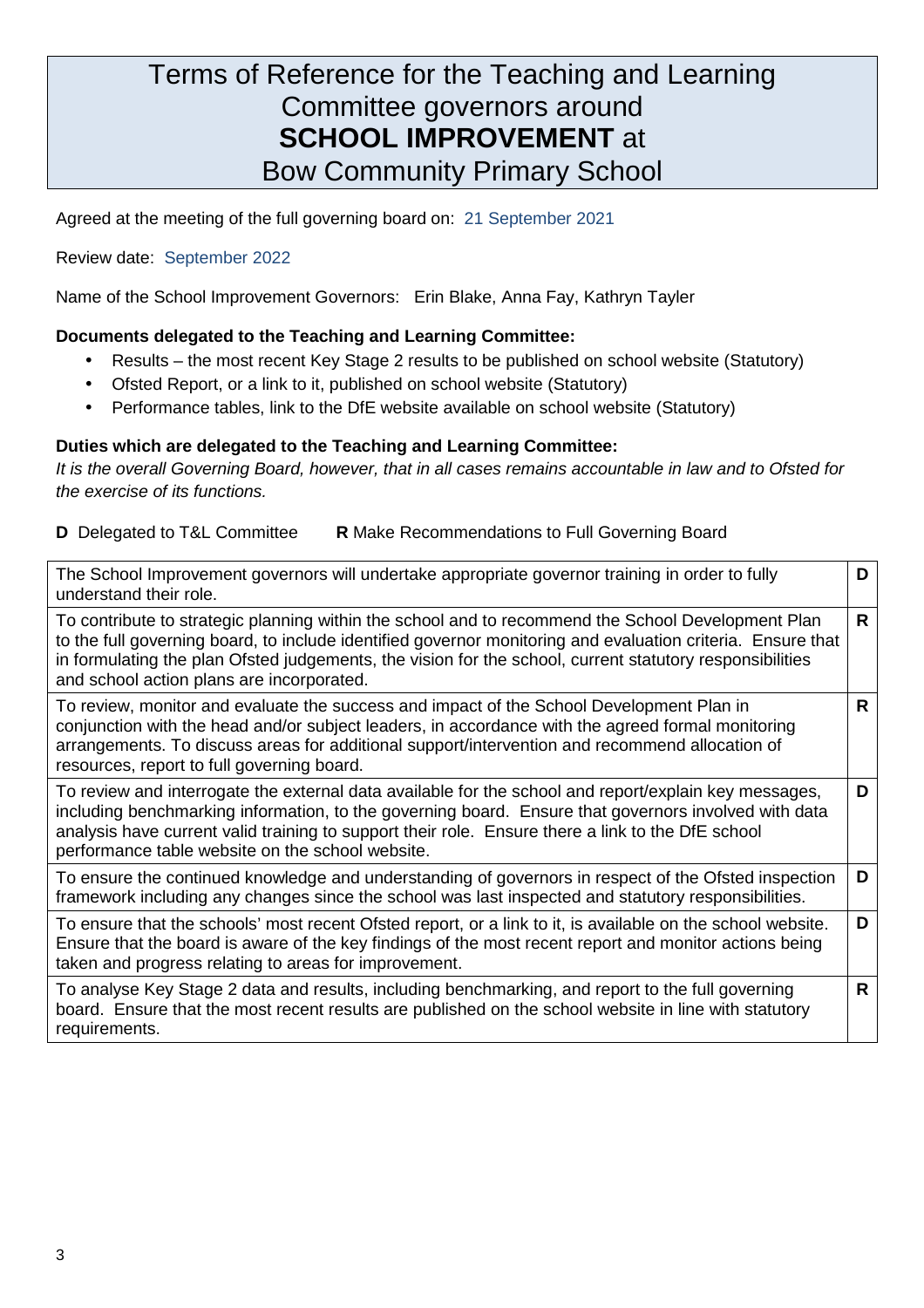# Terms of Reference for the **CURRICULUM** Lead Governor at Bow Community Primary School

Agreed at the meeting of the full governing board on:21 September 2021 Review date: September 2022 Name of the Curriculum Governor: Bella Westlake

# **Policies and Documents delegated to the Headteacher through this committee:**

- Assessment Policy
- Collective Worship Policy
- Outdoor Education Visits and Offsite Activities Policy
- RE Policy
- Relationships, Sex and Health Education (RSHE) Policy

### **Policies and Documents delegated to this governor:**

- Governor Visits Policy
- Curriculum information published on school website

# **Duties which are delegated to this governor:**

It is the overall Governing Board, however, that in all cases remains accountable in law and to Ofsted for the exercise of its functions. **D** Delegated to Lead Governor through Teaching and Learning **Committee** 

#### **R** Make Recommendations to Full Governing Board

| The Curriculum governor will undertake appropriate governor training in order to fully understand their<br>role including, where possible and appropriate, joining relevant staff training to keep updated.                                                                                                                 | D            |
|-----------------------------------------------------------------------------------------------------------------------------------------------------------------------------------------------------------------------------------------------------------------------------------------------------------------------------|--------------|
| To monitor and evaluate the agreed intent, implementation and impact of the school curriculum.<br>Consider evidence about how effectively the curriculum is achieving its aims for pupils and how this<br>relates to the board's vision for the school. All governors share this responsibility and report to the<br>board. | D            |
| To evaluate information from the headteacher, subject leaders and staff about how the curriculum is<br>taught, evaluated and resourced. All governors share this responsibility and report to the board.                                                                                                                    | D            |
| To agree the policies for relationships, sex and health education (RSHE).                                                                                                                                                                                                                                                   | D            |
| To agree the arrangements for educational visits and ensure that they are in line with current guidance<br>(link to Health and Safety Lead).                                                                                                                                                                                | D            |
| To ensure the continued knowledge and understanding of governors in respect of the National<br>Curriculum and/or changes in national programmes which impact on the curriculum. All governors<br>share this responsibility and report to the board.                                                                         | D            |
| To review as appropriate the protocol for governor visits to the school. Ensure all governors are aware<br>of and follow the agreed structure, including submitting appropriate reports to the board, by monitoring<br>its implementation. Have regard for staff and governor wellbeing and work life balance.              | $\mathsf{R}$ |
| To develop and review a monitoring procedure and cycle for governors (including governor visits)<br>focusing on specific areas of the curriculum, linked to the School Development Plan. Developed co-<br>operatively within the sub-committees.                                                                            | D            |
| To monitor and evaluate the provisions of the curriculum to account for the needs of children with<br>SEND, including more able children. Consider evidence to demonstrate how the curriculum is made<br>accessible for all pupils. (Link with SEND/Inclusion lead governor.)                                               | D            |
| Consider if children are taught about mental health and emotional wellbeing as part of a broad and<br>balanced curriculum.                                                                                                                                                                                                  | D            |
| Evaluate the provision for ensuring that pupils are prepared for life in modern Britain and are given<br>opportunities to develop character and resilience.                                                                                                                                                                 | D            |
| Monitor and evaluate the range of extra-curricular opportunities available to pupils and the level of                                                                                                                                                                                                                       | D            |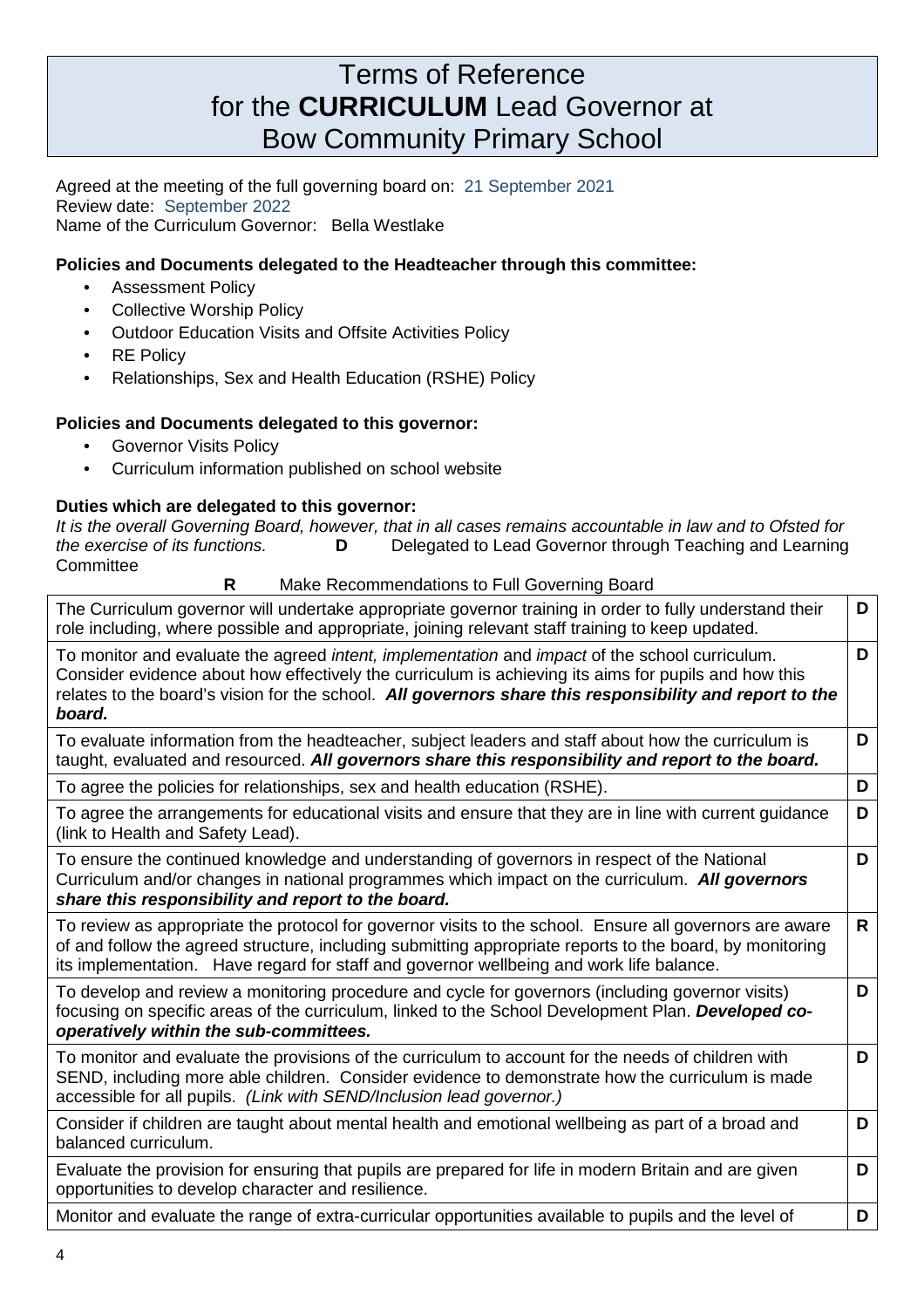| uptake by pupils across all age ranges and amongst disadvantaged pupils.                                                                                                                                                               |  |
|----------------------------------------------------------------------------------------------------------------------------------------------------------------------------------------------------------------------------------------|--|
| To ensure the relevant statutory information relating to the curriculum is published on the school<br>website including:                                                                                                               |  |
| The content of the curriculum by academic year and subject<br>٠<br>How parents (including prospective parents) can obtain further information in relation to the<br>curriculum<br>Key Stage 1 phonics and reading schemes in operation |  |
| Review & recommend term dates including non-pupil and inset days.                                                                                                                                                                      |  |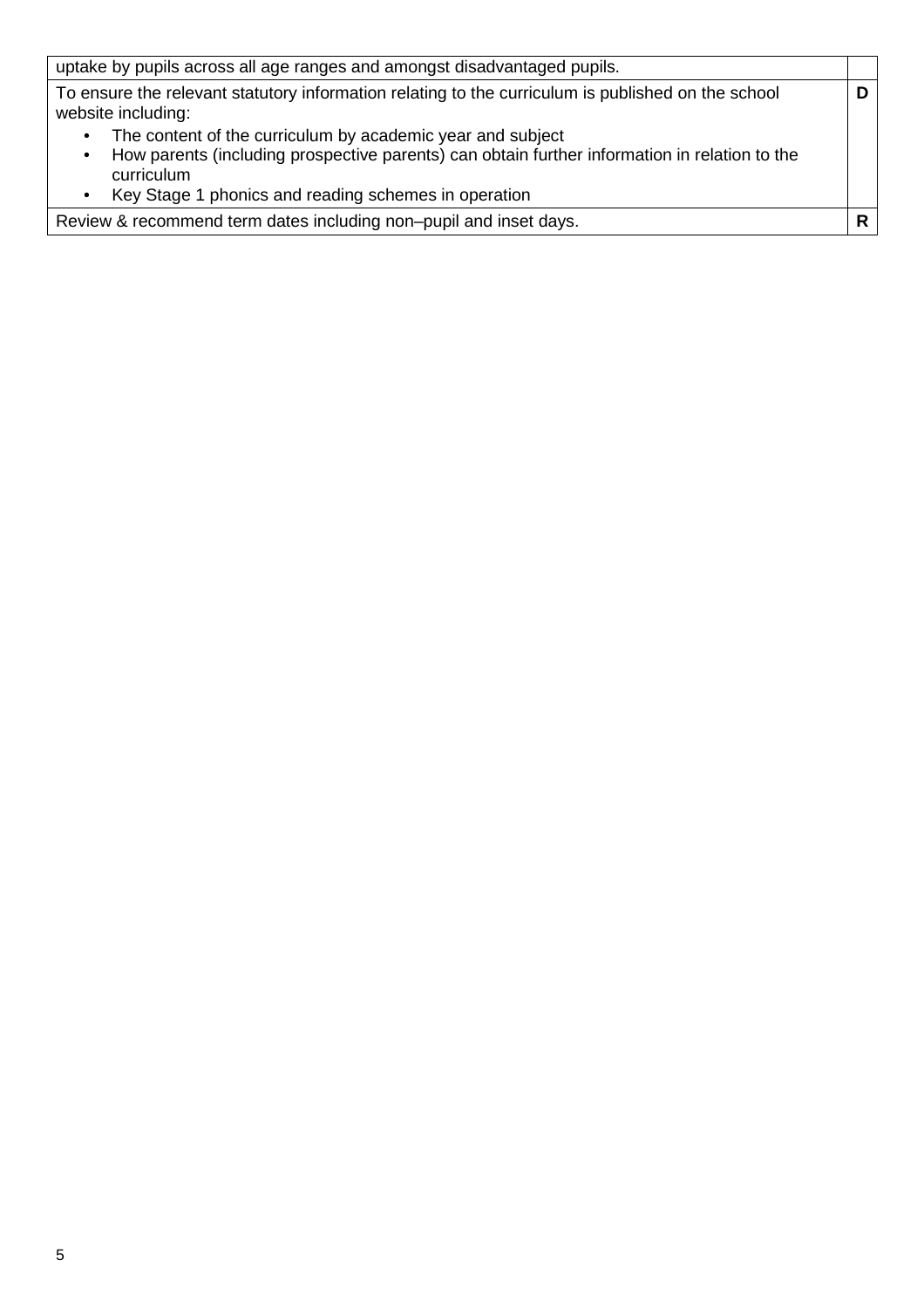# Terms of Reference for the **EQUALITY, INCLUSION and SEND** Lead Governor at Bow Community Primary School

Agreed at the meeting of the full governing board on:21 September 2021

Review date: September 2022

Name of the Inclusion / SEND Governor: Kathryn Tayler

# **Policies and Documents delegated to the Headteacher through this committee:**

- Admissions Policy
- **Attendance Policy**
- Supporting Pupils at School with Medical Conditions Policy

### **Policies and Documents delegated to this governor:**

- Disability Equality Policy
- Education of Children in Care Policy
- Equality Objectives
- Equality Policy
- Information relating to SEND provision published on school website
- SEND Policy

### **Duties which are delegated to this governor:**

It is the overall Governing Board, however, that in all cases remains accountable in law and to Ofsted for the exercise of its functions.

**D** Delegated to Lead Governor through Teaching and Learning Committee

**R** Make Recommendations to Full Governing Board

| The SEND and inclusion governor will undertake appropriate governor training in order to fully<br>understand their role including, where possible and appropriate, joining relevant staff training to keep<br>updated.                                                                                                                                                                                                                                                          | D  |
|---------------------------------------------------------------------------------------------------------------------------------------------------------------------------------------------------------------------------------------------------------------------------------------------------------------------------------------------------------------------------------------------------------------------------------------------------------------------------------|----|
| To champion the requirements of children with Special Education Needs and Disabilities by contributing<br>to the development of a SEND Policy, including provision for more able children, to recommend to the<br>full governing board. Highlight any resourcing/finance/staffing issues to the Finance and Personnel<br>Lead Governors.                                                                                                                                        | R. |
| Monitor the implementation and effectiveness of the agreed SEND policy and report to the full board.<br>Ensure relevant statutory information relating to SEND is published on the school website, updated at<br>least annually and when any changes occur.                                                                                                                                                                                                                     | D  |
| To ensure the needs of all pupils are met by ensuring the relevant policies, practices and procedures<br>are in place and being implemented effectively for all vulnerable groups. (Including, but not limited to:<br>children in care; pupils with medical needs in school; pupils with English as a second language; pupils<br>eligible for Free School Meals; ethnic minority and traveller pupils; forces children, pupils with protected<br>characteristics, SEND pupils.) | D  |
| To consider impact for pupils, parents and staff with protected characteristics when<br>developing/reviewing policies. To monitor the school's engagement with individuals with protected<br>characteristics and ensure that they are given an opportunity to contribute to the development of school<br>processes and procedures.                                                                                                                                              | D  |
| To assist with the identification of Equality Objectives for ratification by the board and monitor progress<br>towards these objectives, reporting to the board at least annually                                                                                                                                                                                                                                                                                               | R  |
| To ensure that the school meets the statutory requirements relating to equality legislation including<br>publishing the Equality Objectives, equality information (or an agreed policy) on the school website to<br>show how the school is complying with the Public Sector Equality Duty.                                                                                                                                                                                      | D  |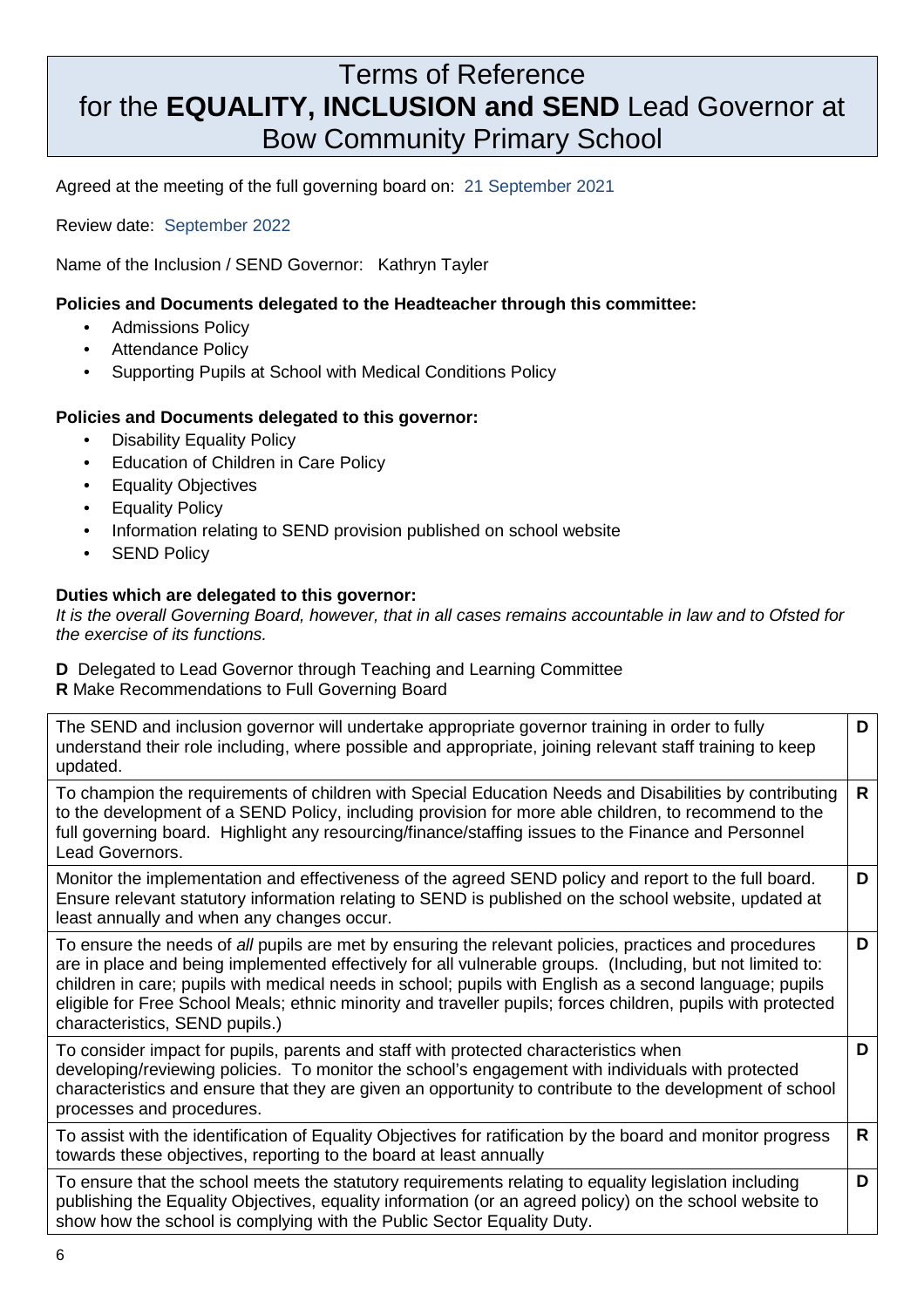| To ensure the governing board meets their statutory duty to be involved in the formulation of the 'Local<br>Offer' with the Local Authority.                                                                                                                                                                                                                                                                                                                            | D  |
|-------------------------------------------------------------------------------------------------------------------------------------------------------------------------------------------------------------------------------------------------------------------------------------------------------------------------------------------------------------------------------------------------------------------------------------------------------------------------|----|
| Ensure an attendance register is taken daily at school. Monitor pupil attendance figures and patterns.<br>Review and evaluate progress towards the schools' attendance targets. Monitor exclusion procedures<br>and exclusion data, including pupils on a part time curriculum. Have due regard for children potentially<br>missing from education. Review the Attendance Policy.                                                                                       | D  |
| To review and agree, with the headteacher, the Behaviour Policy based on the Behaviour Principles set<br>by the board. Check that the Policy and relevant information is published on the school website and<br>monitor that there is continuity of application throughout the school.                                                                                                                                                                                  | D. |
| To review and agree the Child Protection Policy (including Cyber Bullying and e-safety strategies<br>recommended by the Information Security lead governor) on an annual basis. Monitor and evaluate<br>implementation of the policy and report any concerns/ areas for improvement to the full governing<br>board.                                                                                                                                                     | D  |
| To meet with the SENDCO and work with them to analyse the impact of the schools' provision for<br>SEND pupils in relation to attainment and progress; attendance, punctuality and exclusion.                                                                                                                                                                                                                                                                            | D. |
| Establish if the SENDCO has sufficient time and resources to enable them to carry out the role as<br>described in the SEND Code of Practice? If your school shares a SENDCO across settings do they<br>have sufficient administration support to enable them to fulfil their role effectively?                                                                                                                                                                          | R. |
| To support the SENDCO in completing the SEN Funding Evaluation Tool (autumn term) and check that<br>the data matches the information held by the school. Use the SEN Funding Evaluation Tool to ensure<br>that provision is being targeted effectively and consider the implications of the following year's budget<br>for learners with SEND and inclusion needs. Ask how the Graduated Response is used in school to<br>support the 'Assess, Plan, Do, Review' cycle. | D  |